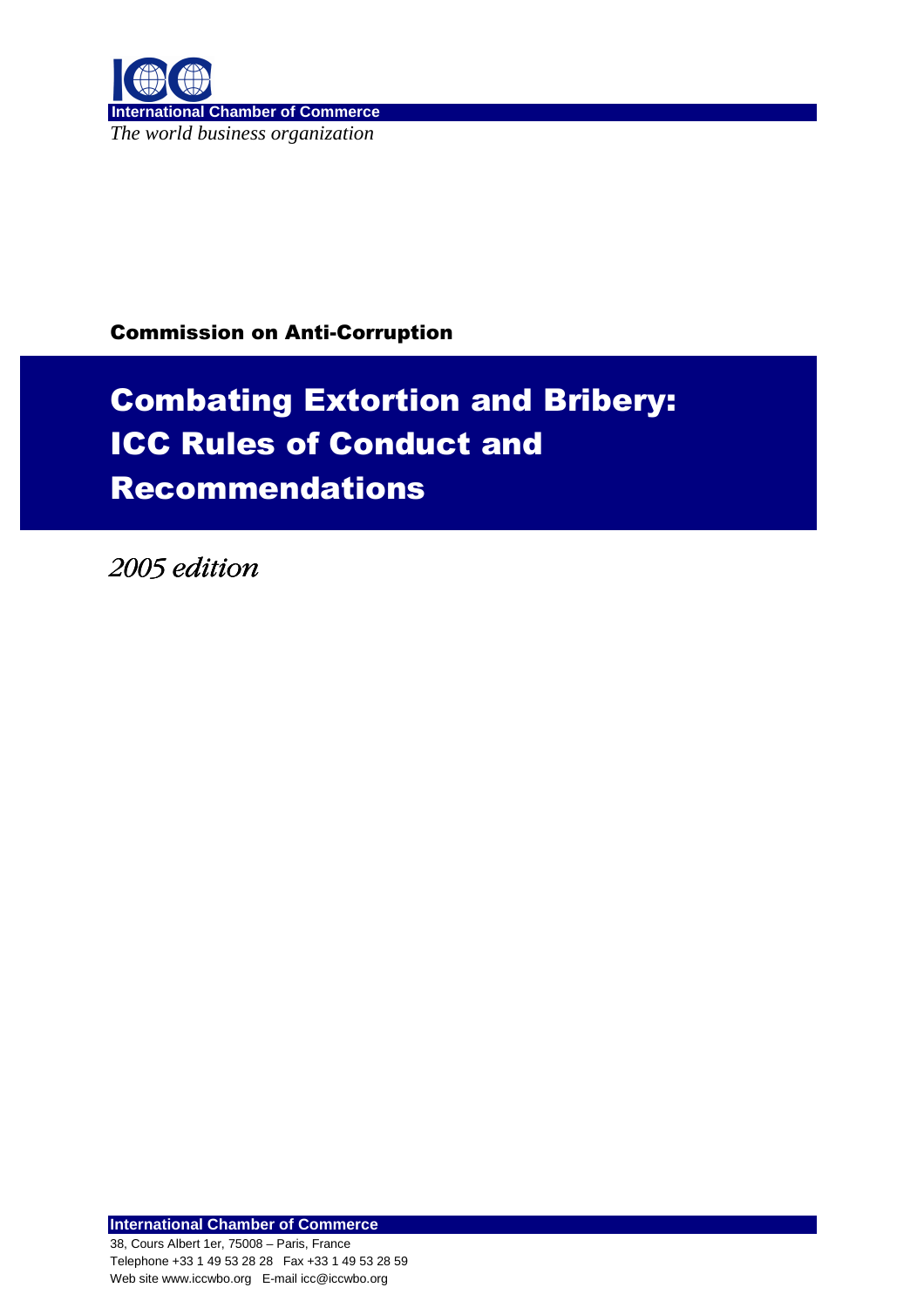## Combating Extortion and Bribery: ICC Rules of Conduct and Recommendations 2005 edition

#### General introduction

The International Chamber of Commerce (ICC) has always been at the forefront of the drive for integrity in business life, because only a corruption-free system makes it possible for all participants to compete on a level playing field.

The signing of the United Nations Convention on Corruption in December 2003 at Mérida, Mexico, marks a new era in the fight against extortion and bribery. This comprehensive international instrument paves the way for the establishment of a global prohibition of all forms of corruption. ICC, as the world business organization, welcomes this further evolution in the combat against corruption.

ICC has emphasized the critical role of compliance by enterprises with selfimposed rules based on their own values, while recognizing the basic responsibility of national governments and international organizations in the fight against corruption. Adhering to strict rules defined within the enterprise will help businesses fulfil their legal obligations in a more natural and effective way. The adoption and implementation of their own integrity programmes is therefore strongly recommended.

Already in 1977, in the aftermath of the international bribery scandals of the 1970s, ICC produced its first Report on Extortion and Bribery in International Business Transactions. This included the first version of the Rules of Conduct to Combat Extortion and Bribery recommended by ICC for voluntary application by enterprises. These Rules of Conduct strongly expressed the objective of ending both bribery and extortion. ICC also recommended that the United Nations adopt an international convention to prohibit corruption. UN efforts to reach such an agreement fell through in the 1980s.

It took another round of corruption scandals in the 1990s to revive international interest in matters of integrity. Again ICC was at the forefront and issued its second Report in 1996. The Organisation for Economic Cooperation and Development (OECD) became the key forum for anti-corruption reforms. In particular, the adoption in 1997 of the Convention on Combating Bribery of Foreign Public Officials represented a major milestone. This was recognized in a revised version of the ICC Report which was issued in 1999.

ICC has continued to work actively with the OECD and with other international organizations, including the United Nations, the Council of Europe and the European Union, to promote awareness of the need for integrity and to further the combat against all forms of corruption in business transactions. ICC has emphasized that as much energy should be devoted to fight extortion or solicitation as to bribery. ICC has also insisted on the need to confront private-to-private corruption (corruption between private entities), as this form of bribery also distorts competition and can no longer be ignored in light of increasing moves to privatization as well as the blurring of lines between the private sector and the public sector.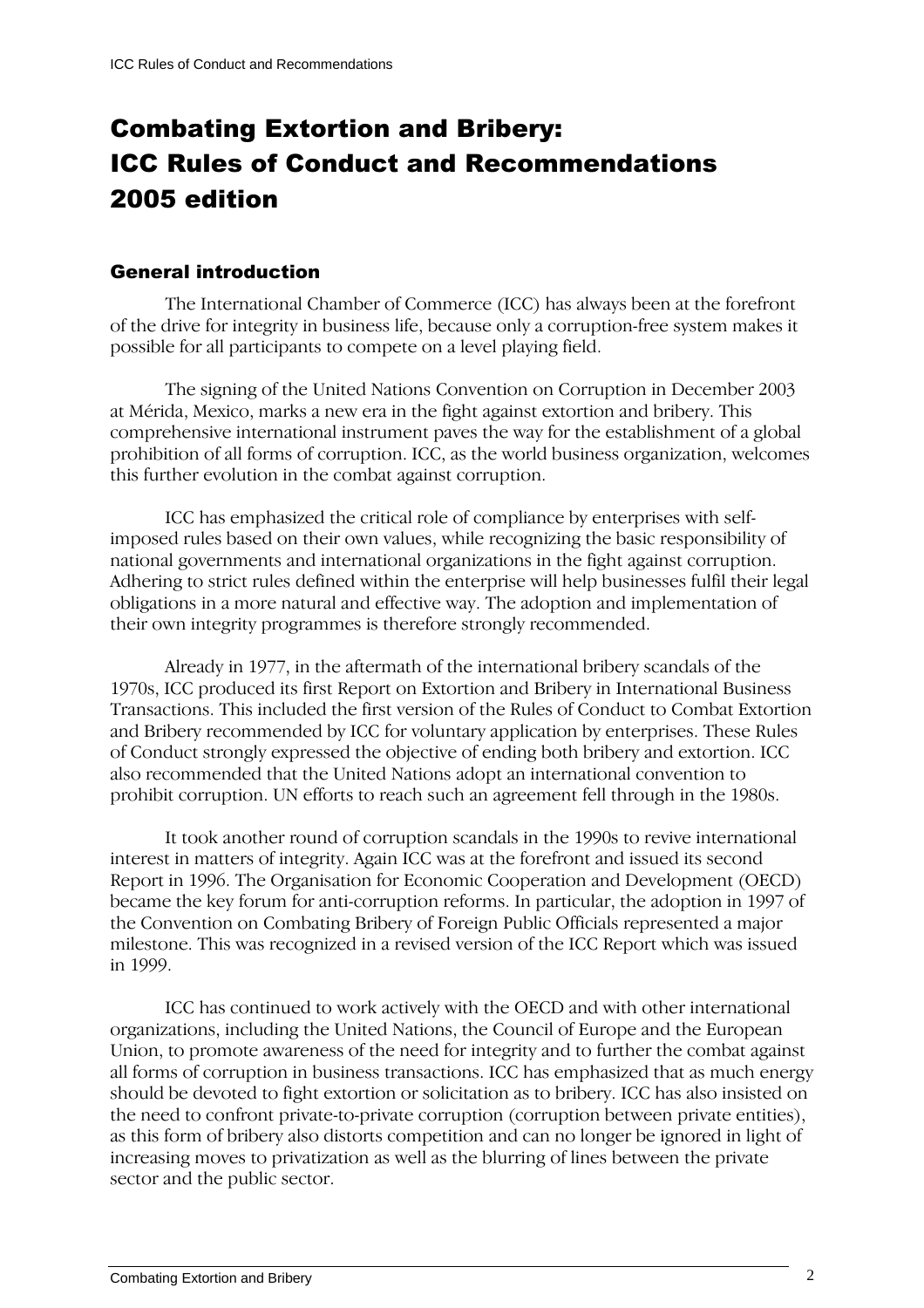The ICC Commission on Anti-Corruption has published "Fighting Corruption, A Corporate Practices Manual", which provides detailed practical guidance for compliance with the ICC Rules of Conduct and the OECD Convention. It is a handbook for all who wish to put into place an efficient and well-run integrity programme. The manual was first published in 1999 and substantially revised and expanded in 2003.

Because of the accelerating pace of anti-corruption developments, as well as ICC's work on corporate responsibility and corporate governance, the ICC Commission on Anti-Corruption decided to revisit and rethink the ICC Rules of Conduct and to refine its stance on a number of integrity matters.

Work on anti-corruption is never finished. Sustained efforts will still be necessary in the future. A better awareness is needed among public officials, in board rooms and at the working level. ICC is committed to contribute to this awareness.

Guy Sebban François Vincke

ICC Secretary General Chair, ICC Commission on Anti-Corruption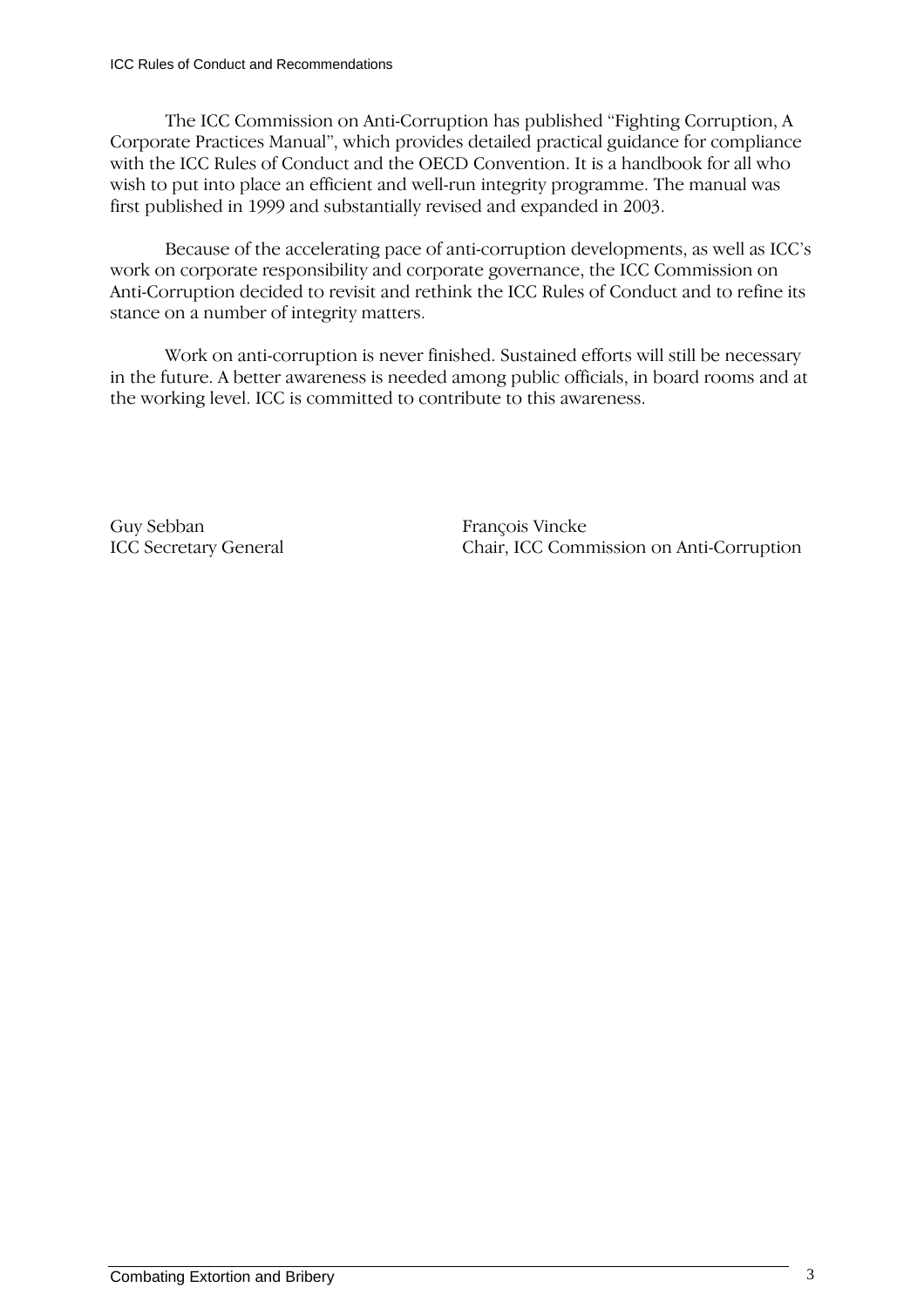## **Outline**

The 2005 edition of the ICC Rules of Conduct and Recommendations to Combat Extortion and Bribery consists of three parts:

- Part I contains substantive rules and implementation procedures for voluntary application by enterprises;
- Part II sets forth follow-up activities by the ICC Commission on Anti-Corruption for the promotion of the Rules of Conduct;
- Part III covers the work of the ICC Commission on Anti-Corruption with international organizations and national governments to strengthen the legal and administrative framework to combat bribery and extortion.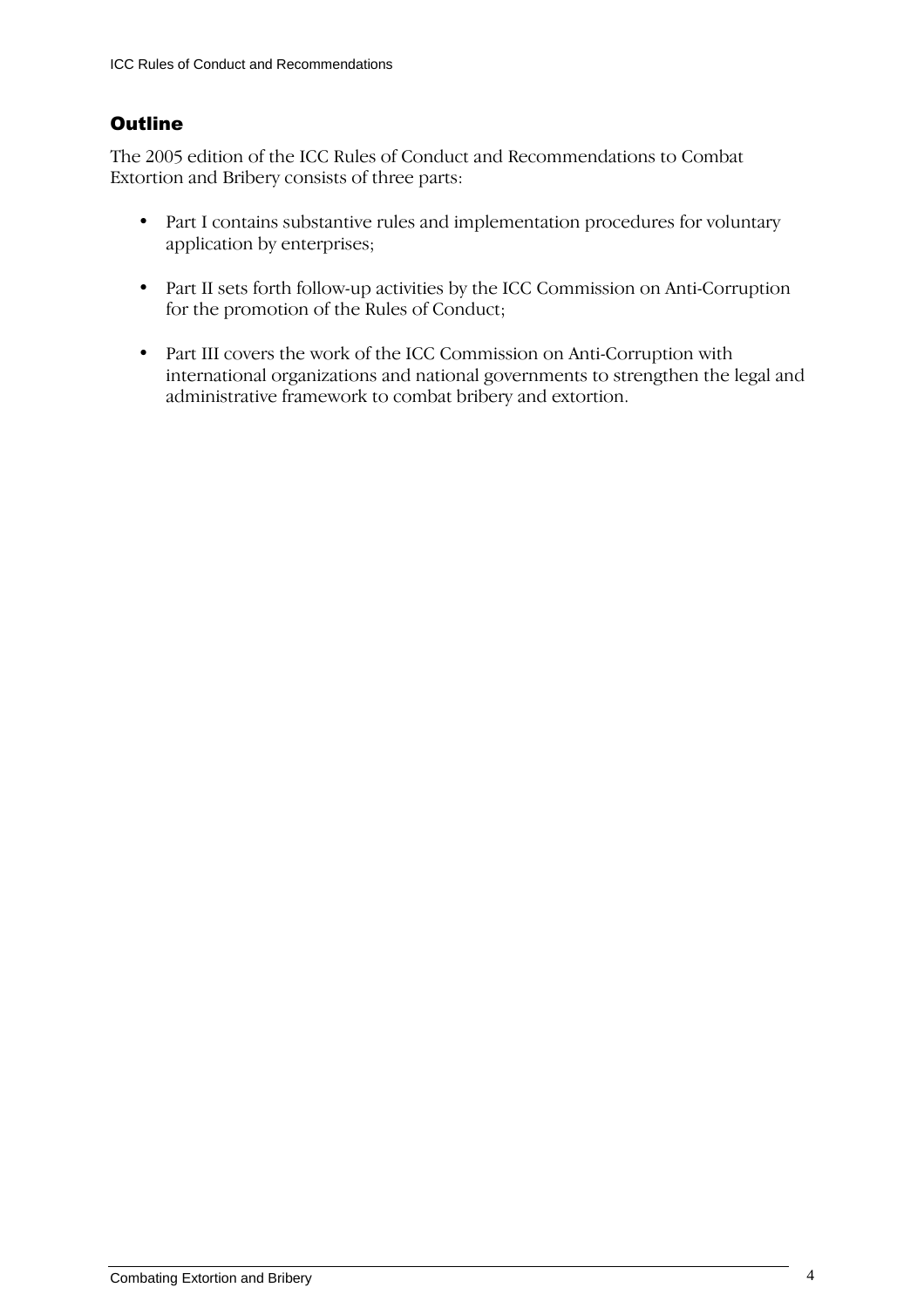## Part I: Rules of Conduct to Combat Extortion and Bribery

#### Introduction

These Rules of Conduct are intended as a method of self-regulation by business against the background of applicable national laws. Their voluntary acceptance by business enterprises will promote high standards of integrity in business transactions, whether between enterprises and public bodies or between enterprises themselves. These Rules will play an important role in assisting enterprises to comply with their legal obligations and with the numerous anti-corruption initiatives at international level. They will also provide an appropriate basis for resisting attempts at extortion.

These Rules of Conduct are of a general nature constituting what is considered good commercial practice but are without direct legal effect. All enterprises should conform to the relevant laws and regulations of the countries in which they are established and in which they operate, and should observe both the letter and the spirit of these Rules. While the highest priority should continue to be directed to ending large-scale extortion and bribery involving politicians and senior officials, the 2005 revision of the Rules also provides for action against facilitation payments to lower-level officials.

For the purposes of these Rules, the term "enterprise" refers to any person or entity engaged in business and other economic activities, whether or not organized for profit, including any entity controlled by a state or a territorial subdivision thereof; it includes a parent and its controlled subsidiaries.

The success of the ICC Rules will depend on the "tone at the top": a clear message from the chief executive that bribery and extortion are prohibited and that an effective compliance programme will be implemented.

To provide further guidance on the implementation of these Rules, the ICC Commission on Anti-Corruption has published "Fighting Corruption: A Corporate Practices Manual". Each of the articles below includes a short cross reference to the relevant chapters of this handbook.

#### Article 1: Prohibition of Bribery and Extortion

Enterprises should prohibit bribery and extortion at all times and in any form, whether direct or indirect, including through agents and other intermediaries:

- a) Bribery is the offering, promising, giving or accepting of any undue pecuniary or other advantage to or by:
	- o a public official, at national, local or international level;
	- o a political party, party official or candidate; and
	- o a director, officer, employee or agent of a private enterprise

in order to obtain or retain a business or other improper advantage, e.g., in connection with regulatory permits, taxation, customs, judicial and legislative proceedings.

b) Extortion or solicitation is the demanding of a bribe, whether or not coupled with a threat if the demand is refused. "Bribery" as used in these Rules shall include extortion.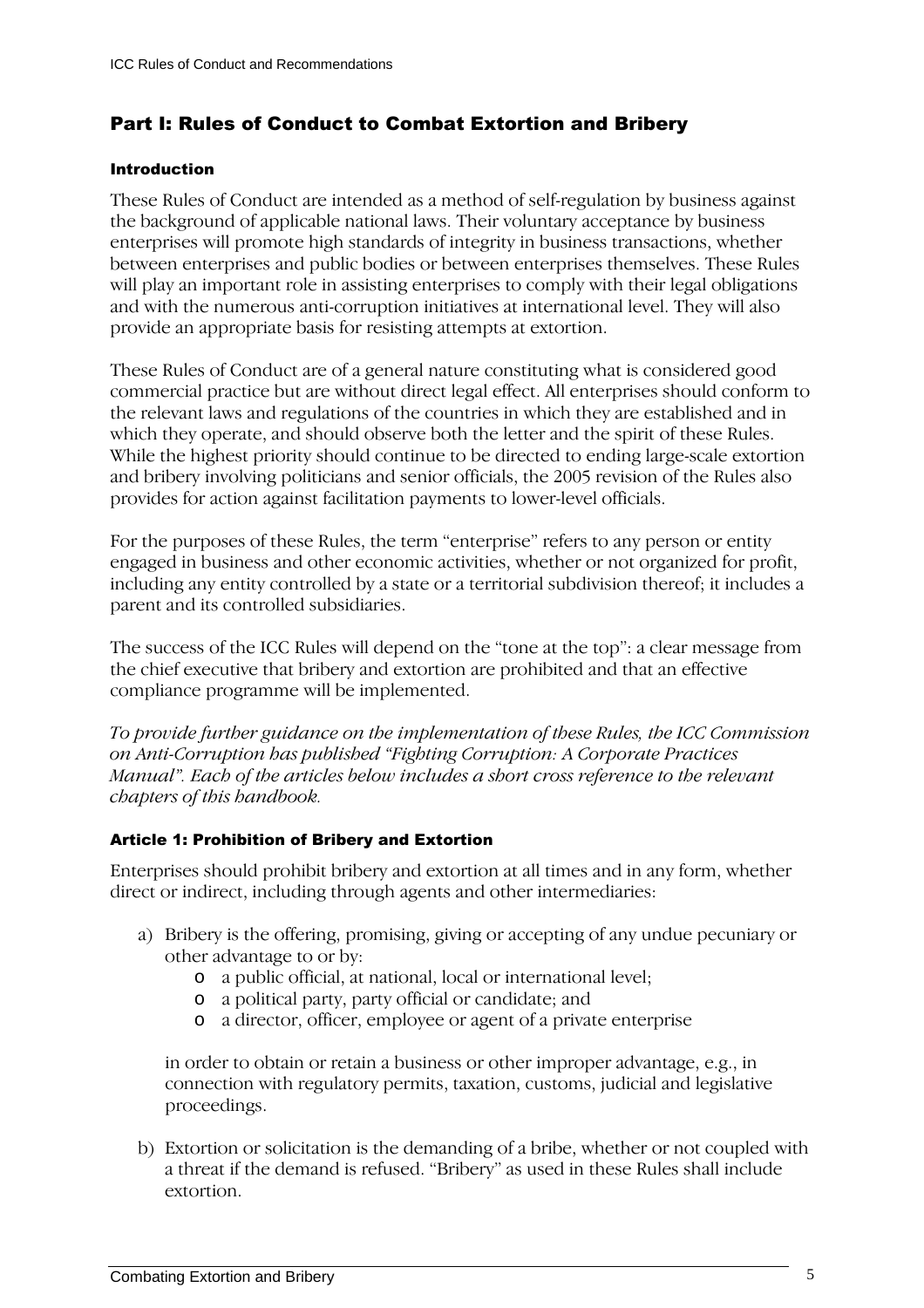c) Enterprises should not (i) kick back any portion of a contract payment to government officials or to employees of the other contracting party, or (ii) utilize intermediaries such as agents, subcontractors, consultants or other third parties, to channel payments to government officials, or to employees of the other contracting party, their relatives, friends or business associates.

#### Defining bribery is the central theme of Chapter 3 of the handbook. The prohibition of private-to-private bribery is covered in Chapter 6.

#### Article 2: Agents and Other Intermediaries

Enterprises should make their anti-corruption policy known to all agents and other intermediaries and make it clear that they expect all activities carried out on their behalf to be compliant with their policy. More particularly, enterprises should take measures within their power to ensure:

- a) that any payment made to any agent represents no more than an appropriate remuneration for legitimate services rendered by such agent;
- b) that no part of any such payment is passed on by the agent as a bribe or otherwise in contravention of these Rules of Conduct;
- c) that agents agree explicitly not to pay bribes. Enterprises should include in their contracts provisions to terminate agreements with agents if a bribe is paid, except for agreements with agents performing routine administrative or clerical tasks;
- d) that they maintain a record of the names, terms of employment and payments to all agents who are retained by them in connection with transactions with public bodies, state or private enterprises. This record should be available for inspection by auditors and by appropriate, duly authorized governmental authorities under conditions of confidentiality.

The foregoing provisions should be applied to all agents or other intermediaries used by the enterprise to obtain orders and permits, including sales representatives, customs agents, lawyers and consultants.

Chapter 4 of the handbook looks specifically at issues raised by the use of agents and other intermediaries.

#### Article 3: Joint Ventures and Outsourcing Agreements

Enterprises should take measures within their power to ensure that anti-bribery provisions consistent with these Rules of Conduct are accepted by joint-venture partners as applicable to the joint venture and by parties to outsourcing agreements.

Chapter 3 (p50-52) touches upon the role of joint ventures.

#### Article 4: Political and Charitable Contributions and Sponsorships

a) Enterprises should only make contributions to political parties, party officials and candidates in accordance with applicable laws, and all requirements for public disclosure should be fully complied with. The amount and timing of political contributions should be reviewed to ensure that they are not used as a subterfuge for bribery.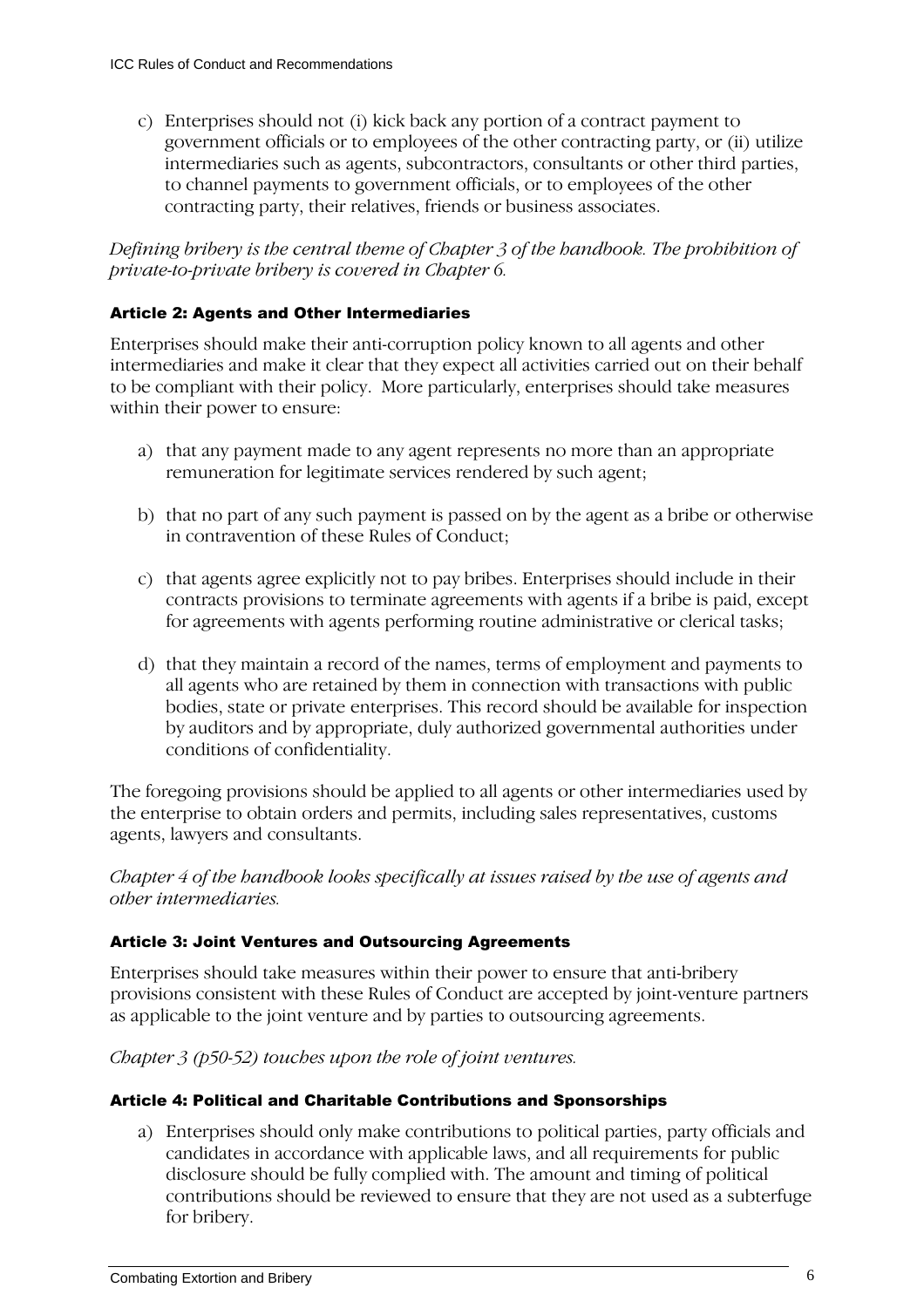- b) Enterprises should take measures within their power to ensure that their charitable contributions and sponsorships are not used as a subterfuge for bribery. Charitable contributions and sponsorships should be transparent and in accordance with applicable law.
- c) Enterprises should establish reasonable controls and procedures to ensure that improper political and charitable contributions are not made. Special care should be exercised in reviewing contributions to organizations in which prominent political figures, or their relatives, friends and business associates are involved.

#### Political contributions are further discussed in Chapter 7 of the handbook.

#### Article 5: Gifts, Hospitality and Expenses

Enterprises should establish procedures covering the offer or receipt of gifts, hospitality or expenses in order to ensure that such arrangements (a) are limited to reasonable and bona fide expenditures, and (b) do not improperly affect, or might be deemed to improperly affect, the outcome of a procurement or other business transaction.

Gifts, hospitality and expenses are one of the four critical issues analyzed in Chapter 3  $(p49-50)$ ..

#### Article 6: Facilitation Payments

- a) Enterprises should not make facilitation payments. In the event that an enterprise determines, after appropriate managerial review, that facilitation payments cannot be eliminated entirely, it should establish controls and procedures to ensure that their use is limited to small payments to low-level officials for routine actions to which the enterprise is entitled.
- b) The need for the continued use of facilitation payments should be reviewed periodically with the objective of eliminating them as soon as possible.

The critical issue of facilitation payments is also explored in Chapter 3 (p43-48) of the handbook.

#### Article 7: Corporate Policies

In order to prevent bribery and extortion, enterprises should implement comprehensive policies or codes reflecting these Rules of Conduct as well as their particular circumstances and specific business environment. These policies or codes should:

- a) provide guidance and training in identifying and avoiding bribery or extortion in the daily business dealings of the enterprise;
- b) offer confidential channels to raise concerns, seek advice or report violations without having to fear retaliation;
- c) include disciplinary procedures to sanction misconduct; and
- d) apply to all controlled subsidiaries, foreign and domestic.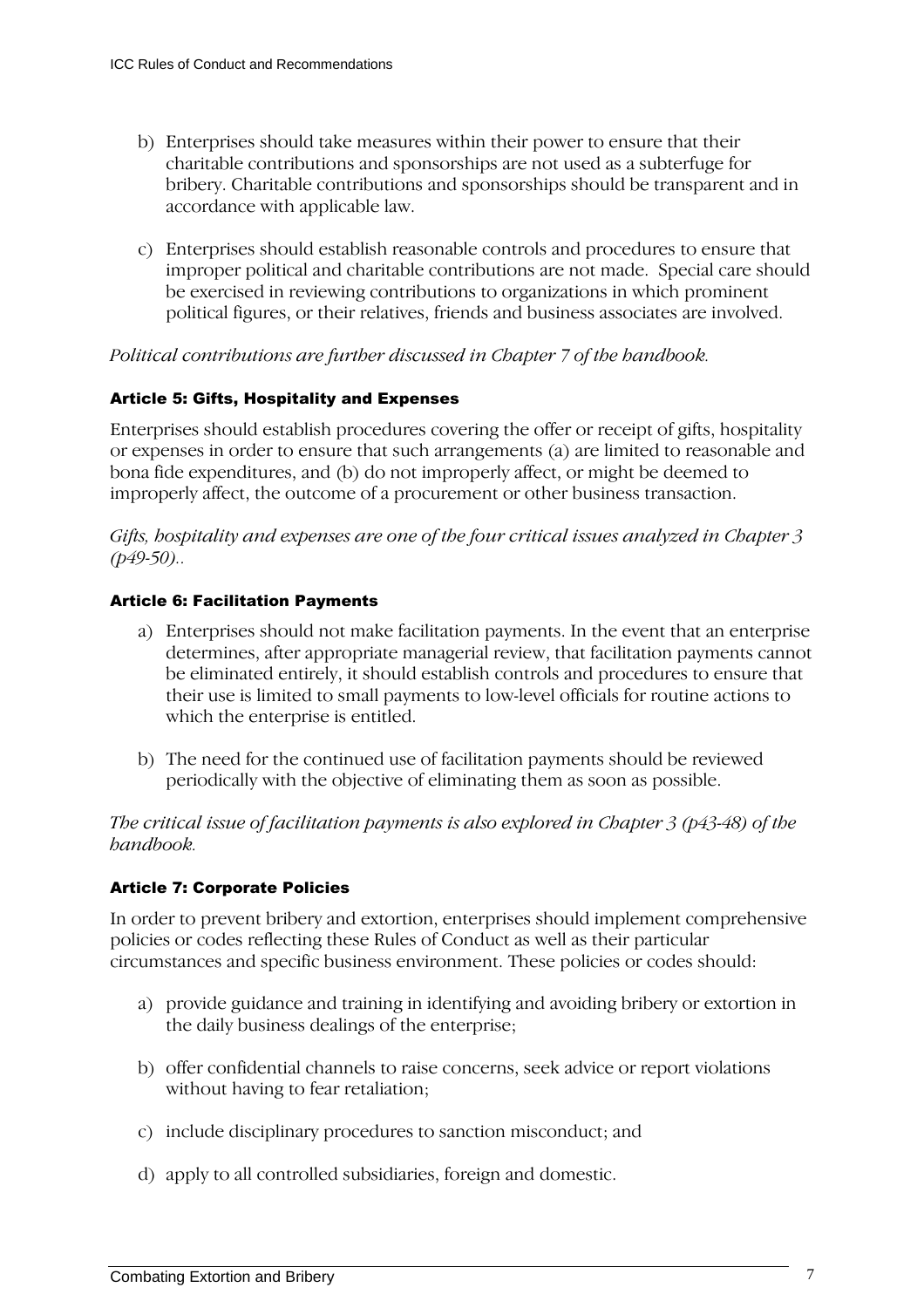Chapter 2 of the handbook examines the responsibilities of enterprises in providing the means to fight extortion and bribery. The issue of parent company responsibility for controlled subsidiaries is addressed in Chapter 3 (p50-51).

#### Article 8: Financial Recording and Auditing

- a) All financial transactions must be properly and fairly recorded in appropriate books of account available for inspection by boards of directors, if applicable, or a corresponding body, as well as auditors.
- b) There must be no "off the books" or secret accounts, nor may any documents be issued which do not properly and fairly record the transactions to which they relate.
- c) Enterprises should take all necessary measures to establish independent systems of auditing, whether through internal or external auditors, in order to bring to light any transactions which contravene these Rules of Conduct. Appropriate corrective action must then be taken.
- d) Enterprises should comply with all provisions of national tax laws and regulations, including those prohibiting the deduction of any form of bribe payment from taxable income.

Chapter 5 of the handbook offers further guidance on financial recording and auditing issues.

#### Article 9: Responsibilities

The board of directors or other body with ultimate responsibility for the enterprise, should:

- a) take reasonable steps to ensure compliance with these Rules of Conduct, including
	- o making resources available and supporting management in implementing the corporate policies reflecting them;
	- o establishing and maintaining proper systems of control and reporting procedures, including independent auditing;
- b) sanction violations and take appropriate corrective action; and
- c) make appropriate public disclosure of the enforcement of its anti-corruption policies or codes.

The audit committee of the board or other body with similar responsibility should conduct regular independent reviews of compliance with these Rules of Conduct and recommend corrective measures or policies as necessary. This can be done as part of a broader system of corporate compliance reviews.

Chapter 2 of the handbook deals specifically with the responsibilities of enterprises in the fight against corruption.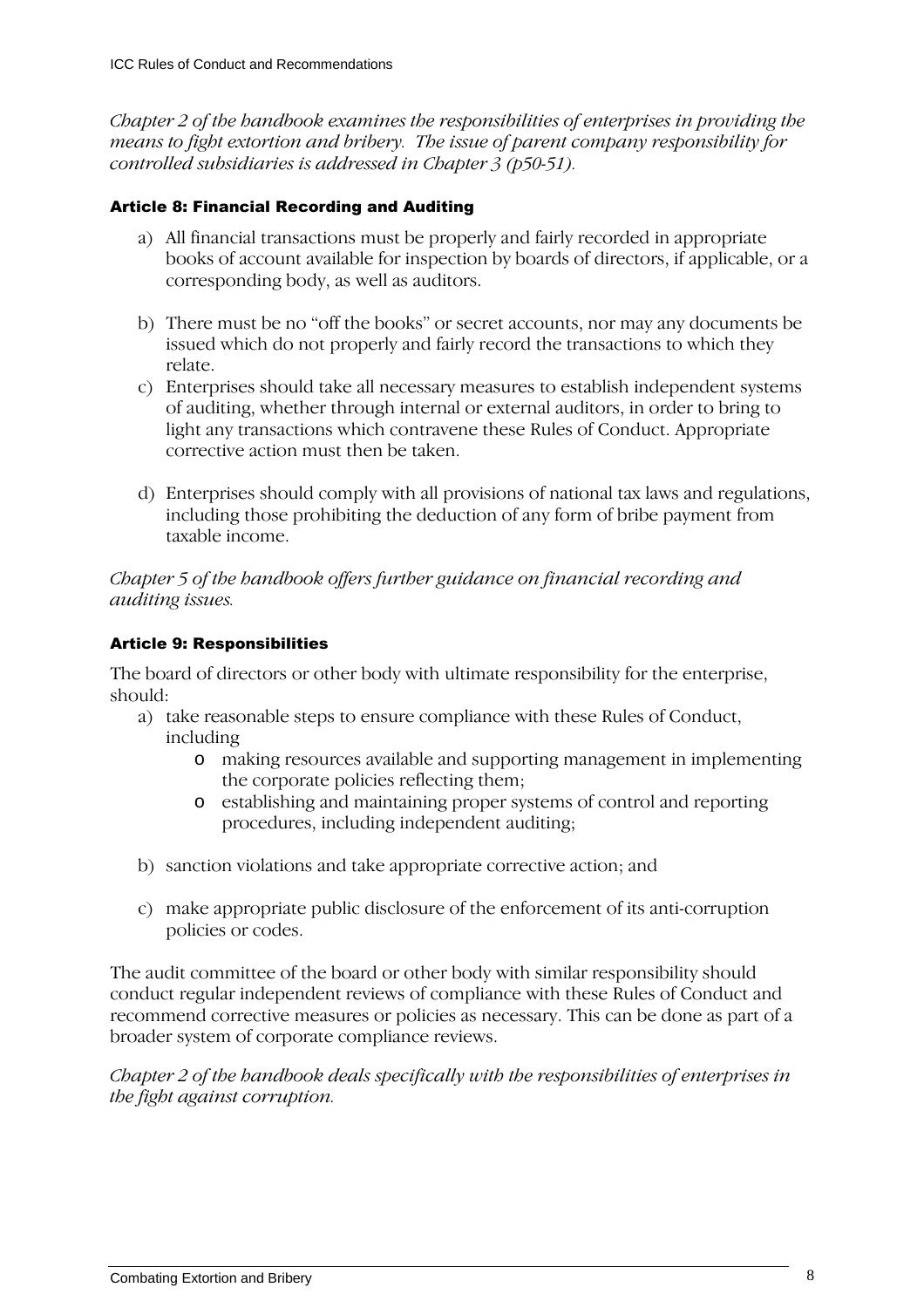## Part II: ICC Follow-up and Promotion of the Rules

To promote the widest possible use the Rules set forth in Part I, to propose initiatives to combat corruption and to stimulate cooperation between governments and world business, ICC has established a Commission on Anti-Corruption. This Commission is composed of business representatives from a wide range of business sectors and national backgrounds.

Among its primary tasks, the Commission shall:

- 1. Provide guidance on the implementation of the Rules of Conduct by promoting and updating the ICC handbook "Fighting Corruption: a Corporate Practices Manual";
- 2. Prepare ICC statements and develop views on major developments in the fight against extortion and bribery;
- 3. Report to the Secretary General and ICC's governing bodies on any major development in the fight against corruption that may have an impact on world business;
- 4. Maintain contacts with international organizations dealing with extortion and bribery, including civil society organizations, and, as appropriate, support their international initiatives;
- 5. Assist ICC national committees in promoting the use of the Rules of Conduct;
- 6. Organize or encourage the organization of conferences, seminars and other events to raise awareness and stimulate interest in, and discussion of, the Rules of Conduct among the business community;
- 7. Propose possible changes or improvements to the ICC Rules of Conduct and Recommendations to Combat Extortion and Bribery to the ICC Executive Board, in light of new developments in the fight against extortion and bribery.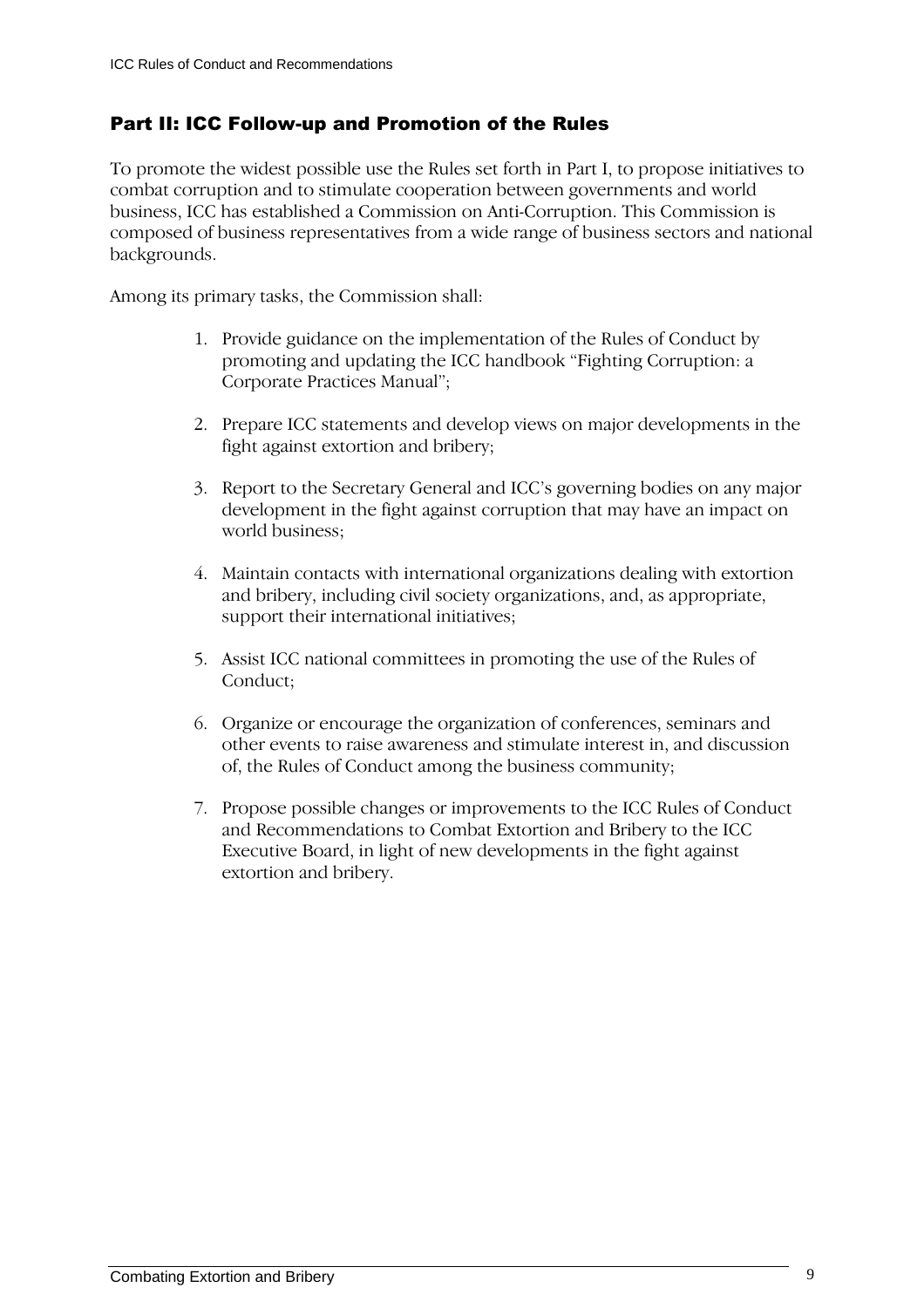## Part III: ICC Cooperation with International Organizations and National Governments

#### Introduction

The success of the ICC Rules of Conduct in combating corruption through corporate self-regulation will be enhanced by actions by international organizations and by national governments to strengthen the legal and administrative framework for combating corruption. The political will of governments to enforce anti-corruption laws is of paramount importance. The need for complementary and mutually supportive action by the business community and by governments and international organizations was recognized in 1977 when the ICC issued its first Report on Extortion and Bribery, including the initial version of the ICC Rules of the Conduct, and again when the Rules were revised and updated in 1996 and 1999.

In the period since the last revision of the ICC Rules, the need to combat corruption has been widely recognized around the world, and considerable progress has been made in strengthening the legal framework for combating corruption. From the standpoint of international business the key step has been the adoption of the OECD Convention prohibiting bribery of foreign public officials, which ICC actively supported. In addition, several regional anti-corruption conventions have been adopted, and the UN Convention against Corruption has been signed by over one hundred countries. National governments are beginning to take action to implement the commitments embodied in these international conventions, although the response has been uneven.

The Global Compact in 2004 added working against corruption as one of its ten principles. The World Bank, the IMF and other international financial institutions have also launched important anti-corruption initiatives.

The ICC Commission on Anti-Corruption has played an active role in the development of the new framework for combating corruption. However, considerable further work is required to ensure that this framework is effectively implemented. The Commission expects to be active in the following areas:

### International Conventions

#### OECD Convention

- Provide ICC support for OECD monitoring of national enforcement programmes.
	- o Promote private sector participation in country reviews.
	- o Endorse continuation of monitoring beyond the 2007 limit of current funding commitments.
- Encourage OECD and member governments to take steps to assist companies to resist extortion by foreign public officials.
- Urge action on "unresolved issues" identified in 1997:
	- o Extend prohibition of foreign bribery to cover private sector bribery. This has been a major initiative of the ICC Commission, and has involved the study of private commercial bribery laws in collaboration with the Max Planck Institute in Freiburg. The next step should be the formation of a joint OECD/ICC study group to develop recommendations for action.
	- o Clarify coverage of foreign subsidiaries; parent companies should require controlled subsidiaries to adopt anti-bribery policies.
	- o Prohibit bribery of foreign political parties, party officials and candidates.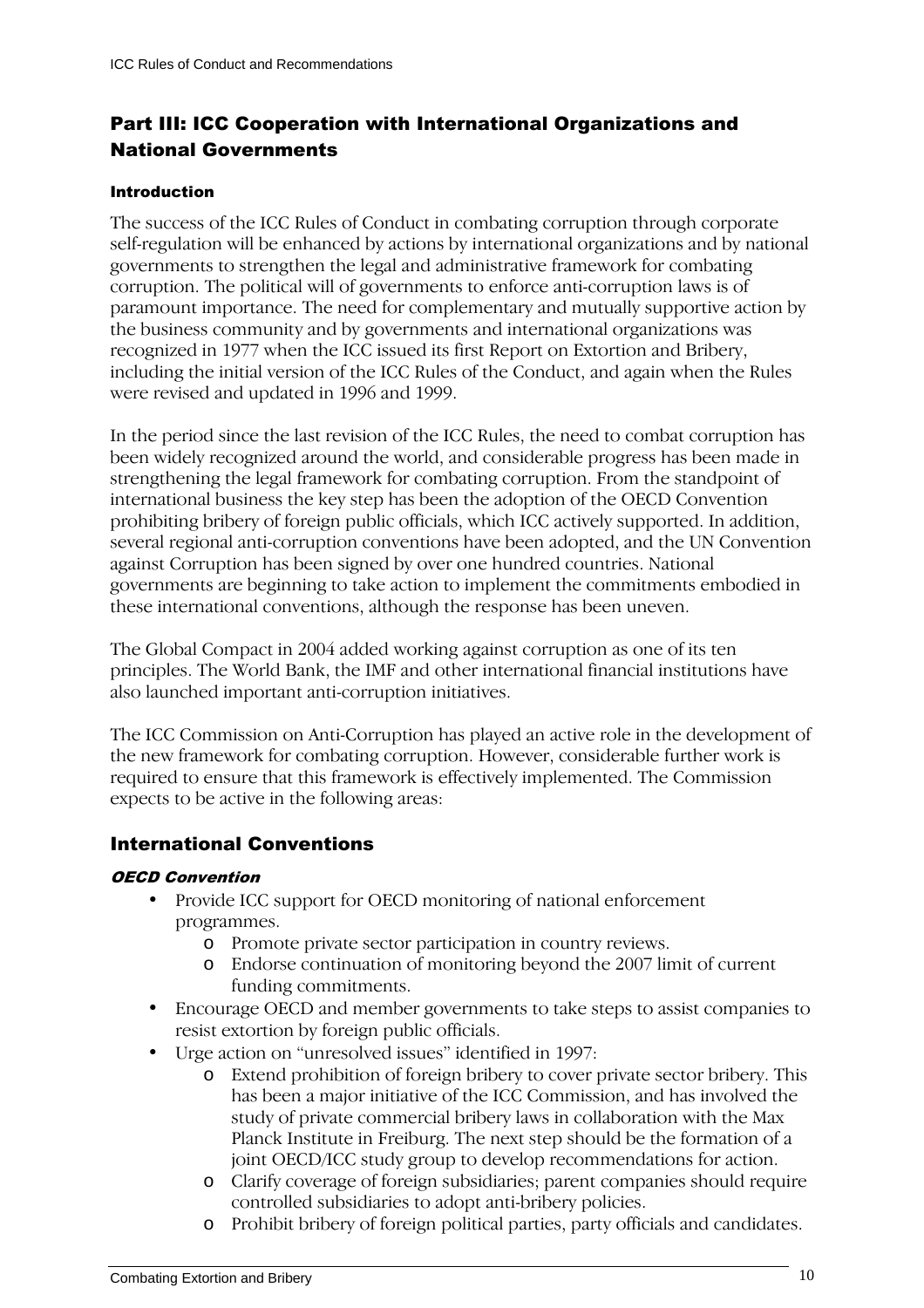#### United Nations Convention Against Corruption (UNCAC)

- Encourage governments to ratify UNCAC promptly. UNCAC should secure balanced support from industrialized countries, as well as developing countries.
- Support establishment of an effective follow-up monitoring programme to ensure that parties implement and enforce UNCAC.
- Urge international donor agencies, such as UNDP and the World Bank, to help governments that need technical assistance to implement UNCAC.

## Coordination of Conventions

The adoption of anti-corruption conventions by the OECD, the Organization of American States (OAS), the Council of Europe, the African Union and the UN gives a strong positive signal of the commitment by the international community to address the problem of corruption. However, from an international business standpoint, the proliferation of anti-corruption instruments raises concerns about inconsistent rules, overlapping enforcement and the lack of common definitions. The Commission will urge the organizations responsible for the various conventions to coordinate their work in order to promote a coherent approach along the following lines:

- The OECD Convention should remain the principal instrument focusing on the supply side of international corruption.
- Regional conventions the instruments adopted by OAS, Council of Europe, African Union – should give priority to issues on which progress can be made by cooperation among their participating parties − such as technical assistance, preventive measures, criminalization and law enforcement, including combating extortion by public officials.
- UNCAC should give priority to issues requiring worldwide cooperation, particularly strengthening mutual legal assistance procedures for investigating and prosecuting foreign bribery cases and improving arrangements for repatriating the proceeds of corruption. UNCAC should also serve as the principal source for anti-corruption rules in areas which are not covered by regional conventions.
- Monitoring programs at OECD and at regional and UNCAC levels should be coordinated to avoid duplication, to share information and to utilize limited resources to best advantage.

## International Organizations and Initiatives

#### World Bank and other International Financial Institutions

- The Commission will encourage the World Bank, IMF and other international financial institutions to strengthen procedures to prevent bribery on projects they finance, including requirements that contractors adopt anti-bribery compliance programmes.
- The Commission will encourage the World Bank, IMF and other international financial institutions to require governments to adopt transparent procurement rules and to ratify and implement UNCAC.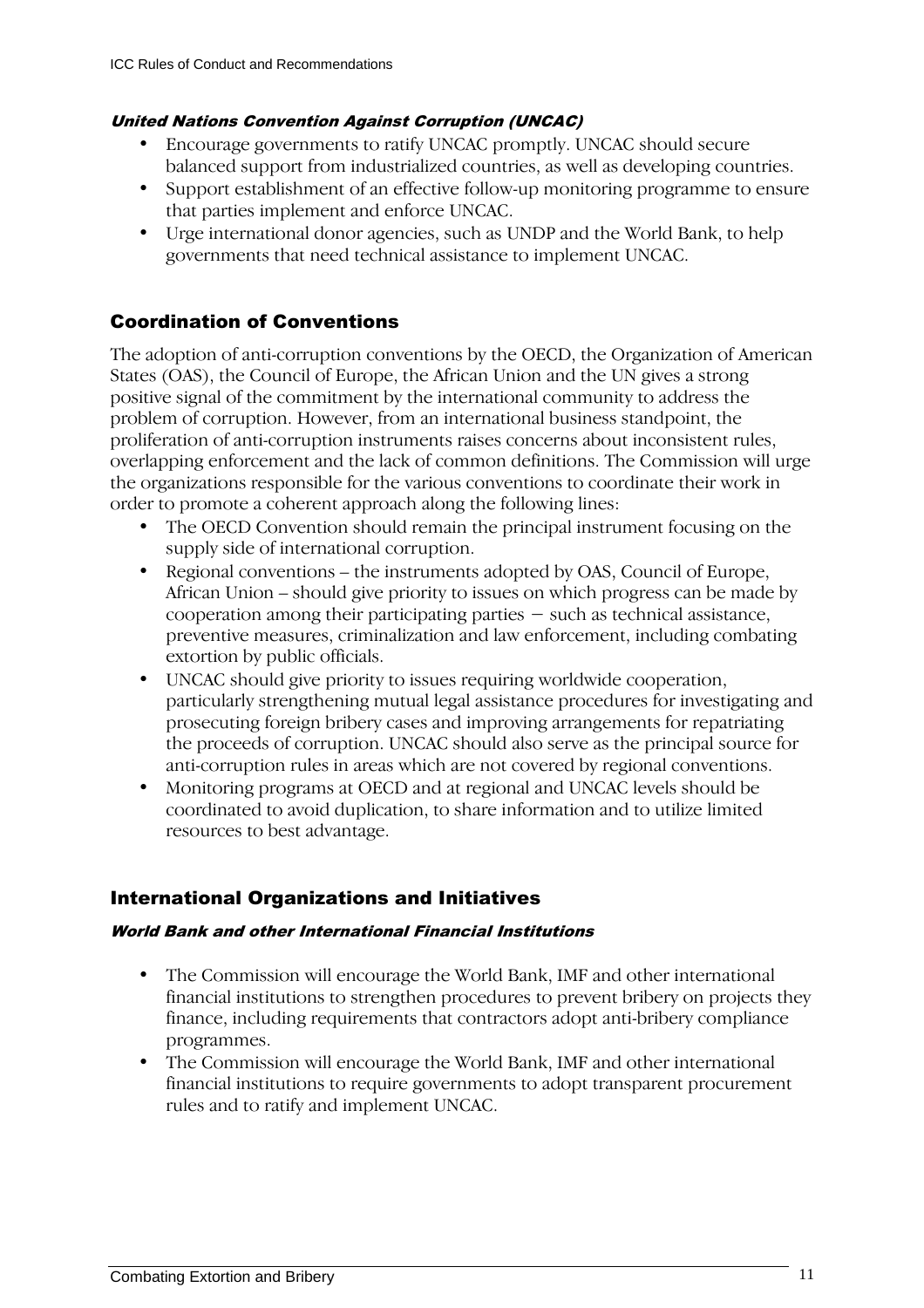#### World Trade Organization (WTO)

• Because corruption causes serious distortions in international trade, the Commission will continue to urge WTO to address trade-related aspects of corruption. WTO action to promote the use of transparent procurement rules would reduce opportunities for corruption and help contribute to the strengthening of a rules-based and non-discriminatory global trading system.

#### Global Compact

• The Commission will cooperate with the Global Compact Office at the international and national level to encourage companies participating in the Global Compact to adopt corporate compliance programmes consistent with the ICC Rules of Conduct to Combat Extortion and Bribery.

## National Governments

The Commission will work with ICC national committees to encourage national governments to take the following measures to fight extortion and bribery:

- **Capacity Building.** Governments should provide adequate resources including funding, staffing and training − for the organizations combating corruption. These resources should be aimed at raising public awareness of the economic and social consequences of corruption.
- **Strengthen Enforcement.** Even though laws prohibiting extortion and bribery have been on the books in virtually all countries, enforcement is weak or nonexistent in many countries. The Commission will urge governments to strengthen enforcement of anti-bribery laws, including laws prohibiting extortion by public officials and laws prohibiting commercial bribery. Governments should also establish reporting channels for complaints about corruption and provide protection for bona fide whistle blowers. Because it is difficult for local prosecutors to undertake foreign bribery cases, governments should assign responsibility for such cases to a national office.
- **Economic Regulations.** Governments should, as far as possible, minimize the use of systems requiring issuance of individual permits, authorizations, etc., because such systems offer scope for extortion and bribery. Where such systems cannot be eliminated, governments should take appropriate measures to prevent their abuse.
- **Public Procurement.** Governments should commit themselves to improve transparency in public procurement, including public bidding, and publication of the criteria upon which awards are based. Adoption of anti-bribery compliance programmes should be a condition for bidding on major government contracts. In particular, in the case of projects financed by an international financial institution, observance of these principles should be reflected in contractual arrangements between the parties.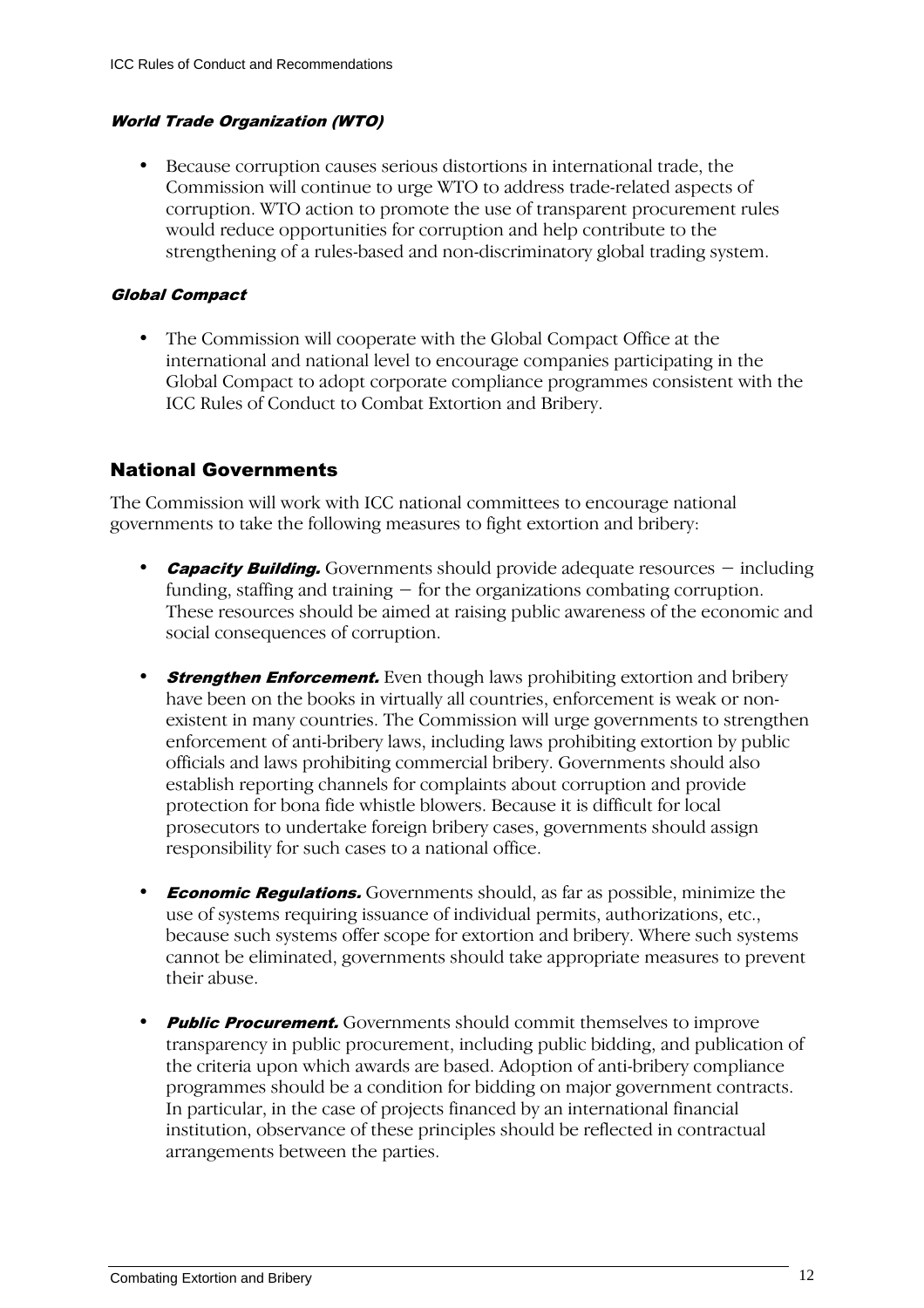- **Political Contributions.** Undisclosed political contributions can be a source of abuse. Governments should, subject to the specifics of their national political system, regulate the conditions under which political contributions can be made and how such contributions are to be reported by donors and recipients.
- **Accounting and Auditing.** Governments should require auditing by independent public auditors of the accounts of all economically significant enterprises. Governments should also support the adoption of strong and consistent international standards for accounting and auditing.
- **Export Credit Agencies.** Export credit agencies should include in their conditions that financing and guarantees are not provided for contracts secured through bribery and that sanctions shall be applied in the event of violations.
- **Official Development Assistance (ODA).** Development assistance programmes should require strict adherence to anti-corruption rules by government officials and contractors.

:-:-:-:-:-:-:-:-:-:-:-:-: